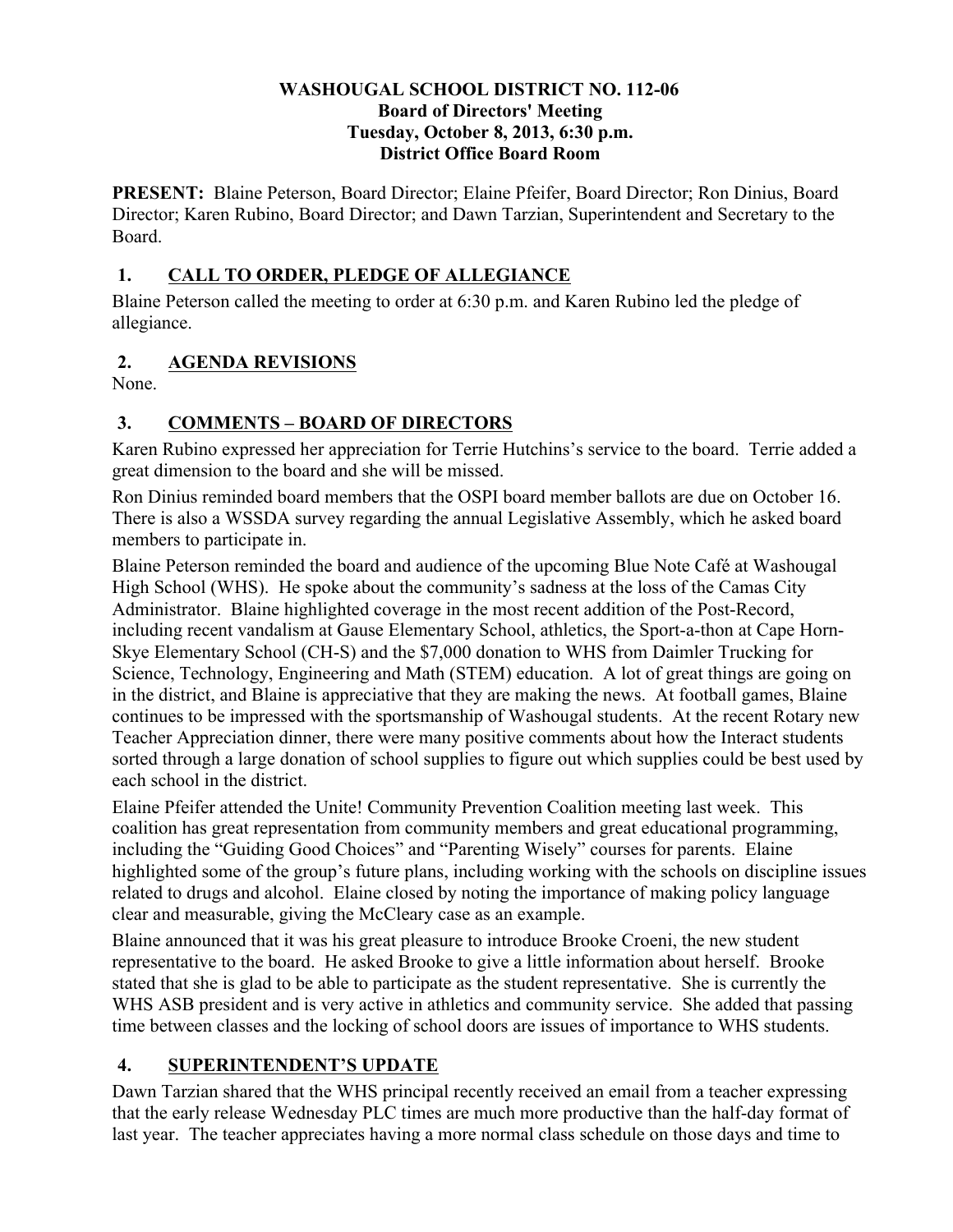work with the other teachers weekly. Dawn recognized the efforts of Hathaway teacher Andy Schlauch, who has started a before-school math group Monday-Friday from 8:00-8:30 a.m. Andy also went "above and beyond" in finding a creative solution to the transportation needs of the students attending, who can now catch the early bus that transports band students each morning. Not only is he providing the extra instructional time, but he has figured out how to help parents with transportation needs. Thank you, Andy. A WHS parent recently shared appreciation for the recent math training. The parent appreciates the online textbook, practice quizes and other resources available to families at home and expressed gratitude to the math department, in particular Mr. Jenkins and Mr. Anderson for giving up an evening in order to equip families with these great resources. The Gause Booster parents recently donated \$1000 toward the field drainage project as an expression of their support and appreciation for the work on this project. Dawn thanked Kirby Richards, Director of Skamania County Mental Health and the Skamania County Commissioners for their support of a partnership with the Washougal School District. CH-S Elementary and Canyon Creek Middle (CCMS) schools will now benefit from the support of mental health therapist Annie Johns thanks to the recent agreement which will help support families and students to connect with the counseling and mental health services needed, using the school sites to meet. The district has similar agreements with Catholic community Services, The Children's Center, Children's Home Society and Sea Mar Mental Health Services in our Clark County schools. It will be great to bring the same type of support to our Skamania County schools. Dawn gave special thanks to Walmart for the recent Stuff the Bus supplies as well as the twenty \$50 gift certificates provided to Jemtegaard Middle School (JMS) teachers to assist with classroom supplies. Also thanks to Rene' Carroll and the Rotary Interact Club students for sorting and delivering the supplies to district schools. The first and only home middle school cross country meet of the year occurred last Thursday at William Clark Park. CCMS and JMS come together to make a combined Washougal team and have been practicing together five days a week at WHS. Congratulations to Kyle Cooper and Gabirel Dinnel, who also placed at the recent Nike Pre-National Meet. Dawn asked that board members respond about their availability to attend a joint meeting with the Camas and Hockinson School Districts' board members. December 5 is the preferred date, and December 3 the alternate. This year, Hockinson will host the meeting, which is scheduled to begin at 6:00. Topics to be discussed include Career and Technical Education (CTE) programs in our districts, programs available to students through the Skills Center, and how new high school graduation requirements might impact the flexibility in students' schedules that currently allows for two years at the Skills Center and/or other elective programs. Local legislators will also be invited to the meeting. Dawn shared her notice of the Washougal School District Community Education flyer at a local business highlighting exercise classes, yoga, dancing, Spanish language, First Aid/CPR and more. She expressed her appreciation that the local community has access to these kinds of classes for all ages right here in Washougal. Friday, October 11 is a state inservice day. Teachers Heather Kassel and Jay Bennett have organized a staff development symposium centered around technology for district teachers. These sessions will meet the requirement for the four hours of staff development training needed each year. About half of the district's teachers have signed up for the classes, which include eVAL: Creating and Uploading Evidence, Musical Technologies, and Asistive Technologies with iPads. Challenge Day will be held on November 7 at WHS. This is a day-long interactive workshop where teens, teachers and community members work together to break down the walls of separation and isolation and build new levels of respect and communication. Trained Challenge Day leaders expertly create a program environment for safety, trust and full expression. Mrs. Mackey-Greene is recruiting adult volunteers to assist with the event. Red Ribbon Substance Abuse Prevention Week is October 21-25 for Washougal School District.

Blaine Peterson announced that District 1 Board Director Terrie Hutchins has formally resigned from the board. The board must accept Terrie's resignation by a formal action. Ron Dinius moved,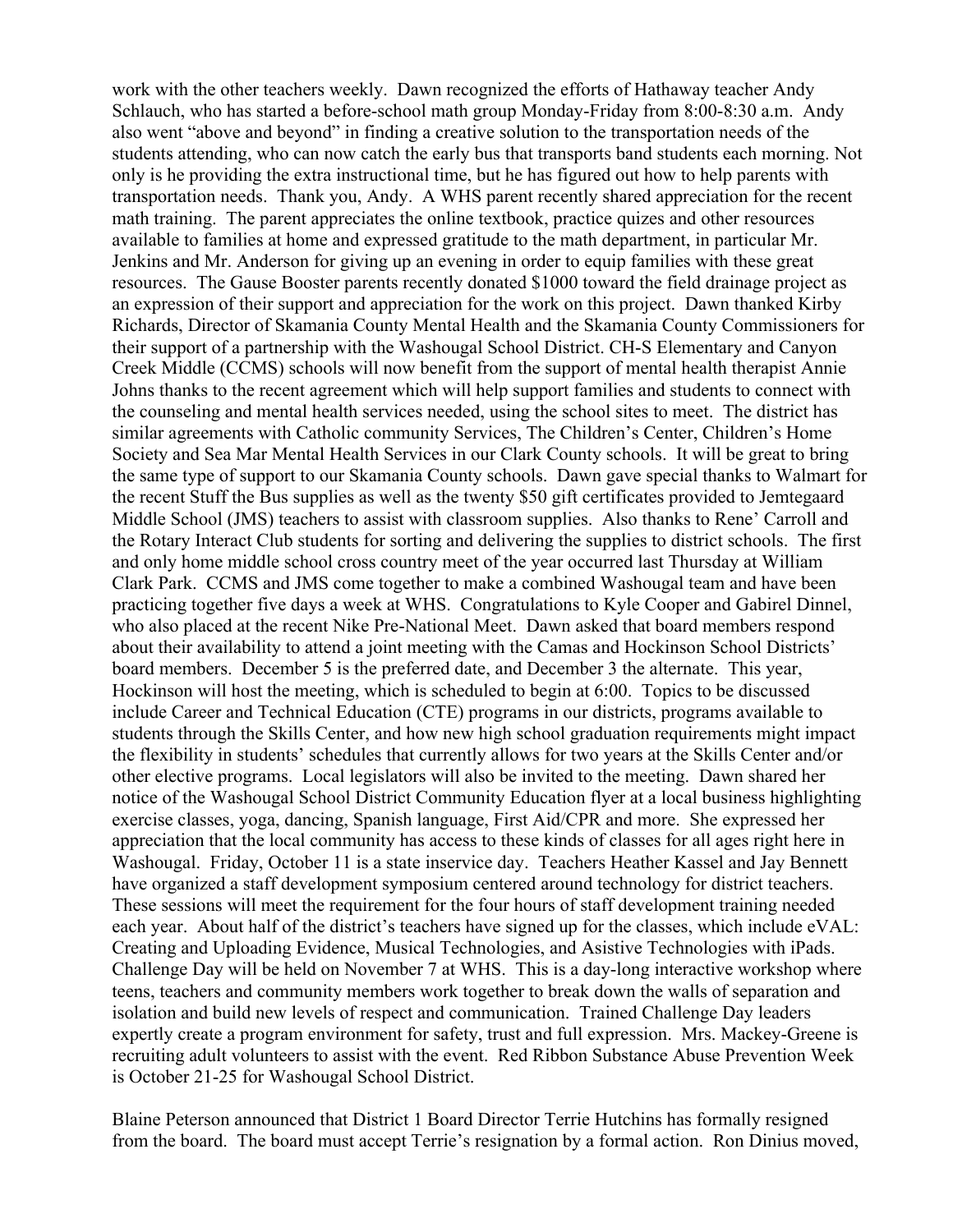seconded by Karen Rubino, to accept Terrie's resignation. The motion carried unanimously. Board members commented about Terrie's many contributions to the board, and expressed their disappointment that she needed to resign due to her relocation outside of her director district. One resume, which was provided for the board, has been received from someone interested in the position. The board will accept resumes until the next meeting, at which time they will vote on an appointment.

# **5. COMMENTS - CITIZENS**

Rhea Bohlin, Unite! Coalition member, announced that the group's kick-of event last Tuesday was very well-attended. A great number of comments about "what is great in Washougal" were received and many of them referenced positive things about the schools. Rhea handed out wristbands and brochures to board and audience members.

### **6. CONSENT AGENDA**

Board members received and reviewed the following documents in advance of the meeting:

## **A. Meeting Minutes (September 24, 2013)**

### **B. Accounts Payable**

General Fund

Warrant numbers 202012 – 202013 totaling \$4,197.71 (Pay date: Sept. 27, 2013) Warrant numbers 202014 – 202015 totaling \$4,772.58 (Pay date: Sept. 27, 2013) Warrant numbers 202044 – 202060 totaling \$28,410.94 (Pay date: Oct. 11, 2013) Warrant numbers 202061 – 202154 totaling \$193,559.15 (Pay date: Oct. 11, 2013) ASB Fund Warrant number 19805 – 19824 totaling \$6,856.01 (Pay date: Oct. 11, 2013) Capital Projects Fund Warrant number 3849 totaling \$10,625.25 (Pay date: Sept. 27, 2013) Warrant number 3850 totaling \$647.00 (Pay date: Oct. 11, 2013) Warrant number 3851 totaling \$1,038.83 (Pay date: Oct. 11, 2013) ACH ACH numbers 131400582 – 131400595 totaling \$13,209.97 (Pay date: Oct. 11, 2013)

## **C. Payroll (September 2013)**

Warrant numbers 201974 – 202011, 202016 – 202043 totaling \$1,997,540.03 (Pay date: Sept. 30, 2013)

## **D. Personnel Report**

Certificated Appointments: Mandi Brown, Kindergarten Teacher, Wednesday only (GES); Scott Hoisington, Social Studies Teacher (JMS).

Classified Appointments: Sarah Shannon, Server II (HES); Pam Spanenberg, Server II (GES).

- **E. Contracts**
- **F. Travel**
- **G. Field Trips**

## **H. Donations**

Karen Rubino moved, seconded by Elaine Pfeifer, to approve the consent agenda as presented. The motion carried unanimously.

## **7. INFORMATIONAL PRESENTATIONS**

## **A. Professional Growth Evaluation System (PGES) Implementation Update**

David Tudor and Les Brown had previously presented information about the implementation of the Teacher/Principal Evaluation Pilot (TPEP). David wanted to follow up with information specific to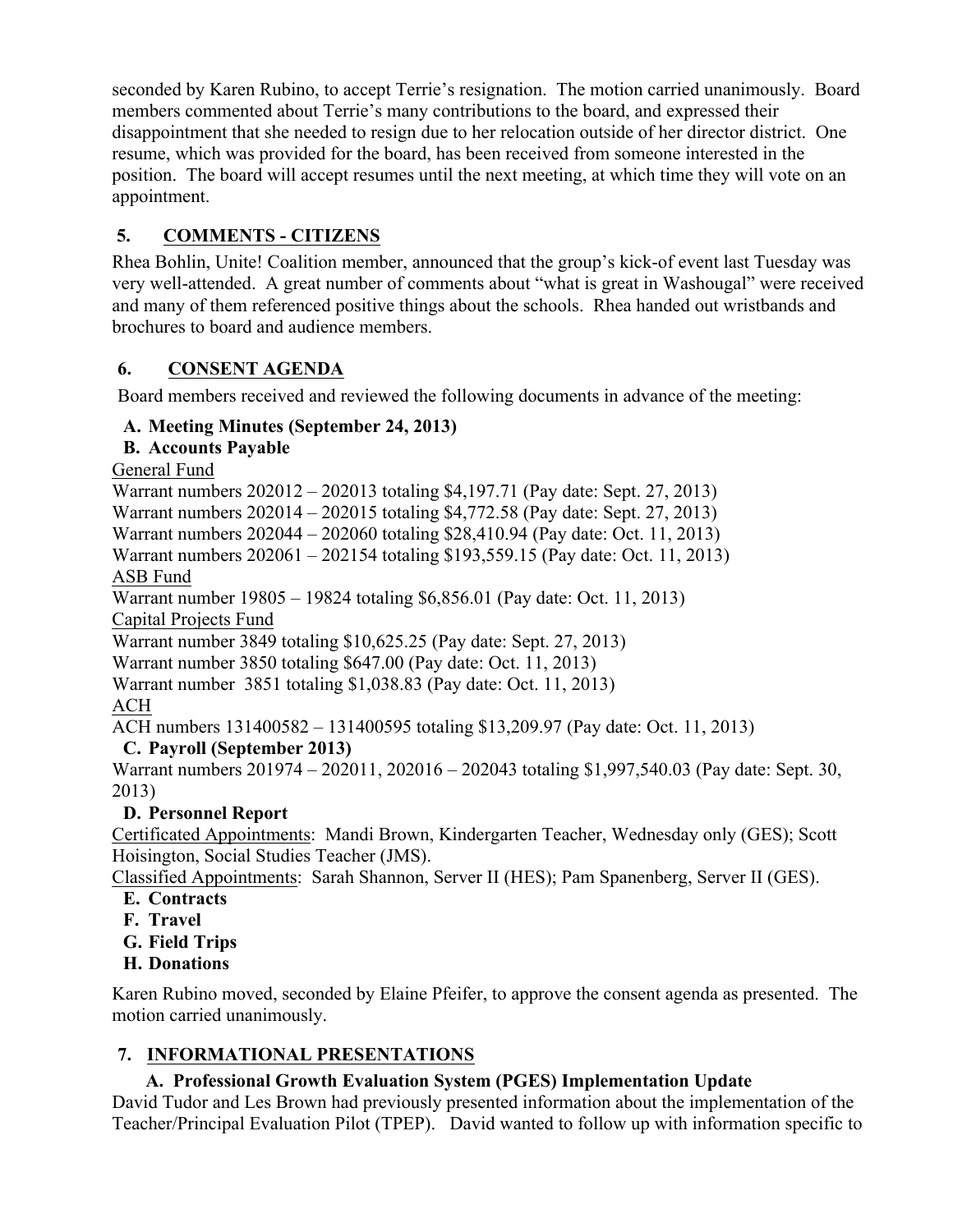the timeline for PGES this current school year. The first "stage 2" training will be held in Longview, WA tomorrow. District Office and some building administrators will be attending five of these daylong sessions throughout the year. A team of teachers, with representation from each school, is working to provide further evaluation trainings to all district teachers. Every teacher has already received 4 hours of required eVAL training through the district. On August 28, during the back to school training time, randomly mixed groups of teachers rotated through six sessions of criterion trainings taught by district and building administrators. The following day, teachers were given time to begin their self-assessments and goal setting for the year. The district has set aside \$45,000 for principals to use for support for staff as these new processes are learned. David has received good feedback about the process so far and has heard comments expressing energy and excitement about the potential for this program.

#### **B. District 1 Director Open Seat & Timeline**

Blaine Peterson noted that this agenda item was handled under the comments section of the meeting. He added that the board is looking at dates to hold an appreciation event for Terrie Hutchins. Dawn added that as Terrie resigned, she expressed deep appreciation for the opportunity to serve the district and how much it meant to her to be a part of this team. Terrie had said that she learned a great deal from the experience.

#### **C. McKinstry Jobs Now Act Grant Report & Next Grant Cycle**

Joe Steinbrenner introduced Christina Skellenger, Gabe Johnson and Joe Fuetch, from McKinstry. Chirstina is the new account executive replacing Gabe, who is moving out of the area. Christina presented a project update as well as information regarding the next grant cycle. She highlighted incentives that might be available to the district and shared the grant opportunity timeline, which would require board action to move forward at the November 5 meeting. Joe Steinbrenner spoke about the district's need to upgrade exterior lights to LED, which would help not only with energy efficiency, but also maintenance and safety in reduced need to replace bulbs. The board agreed by consensus to ask McKinstry to proceed with an Energy Service Proposal as related to the next grant cycle. A formal board decision will be made at the November 5 meeting. Gabe closed by saying that it was a pleasure to work with the Washougal School District. This is one of the only districts that he has worked with that has proactively saved toward reinvestment in facilities. He applauded the board and district administration for this approach.

#### **D. Fall 2013 Class Size Report**

Marian Young shared information about class sizes throughout the district, and measures taken to address overload situations. She shared the timeline of steps taken. Kindergarten, first and second grades at CH-S all had overloaded classrooms at the start of the year. 1.5 FTE teaching staff was added to create another kindergarten section and a first/second grade split classroom. The moving of students to their new classrooms took place September 17 and was handled very efficiently, for a positive student experience. Educational priorities, contractual obligations and financial considerations were all taken into account in the review of overload numbers. A meeting was held with Washougal Association of Educators (WAE) leadership on September 23 to provide this information. Schools have done an impressive job of balancing class size within each building. The board thanked Marian for the information.

### **8. BOARD POLICY**

**A. Policy 3207 – Prohibition of Harassment, Intimidation and Bullying, first reading** Dawn Tarzian explained that the revision is due to the adoption of the Civility policy, which addresses similar issues applied to adults. Policy 3207 will address student to student and staff to student behavior, and will be brought back to the next regular meeting for a second reading.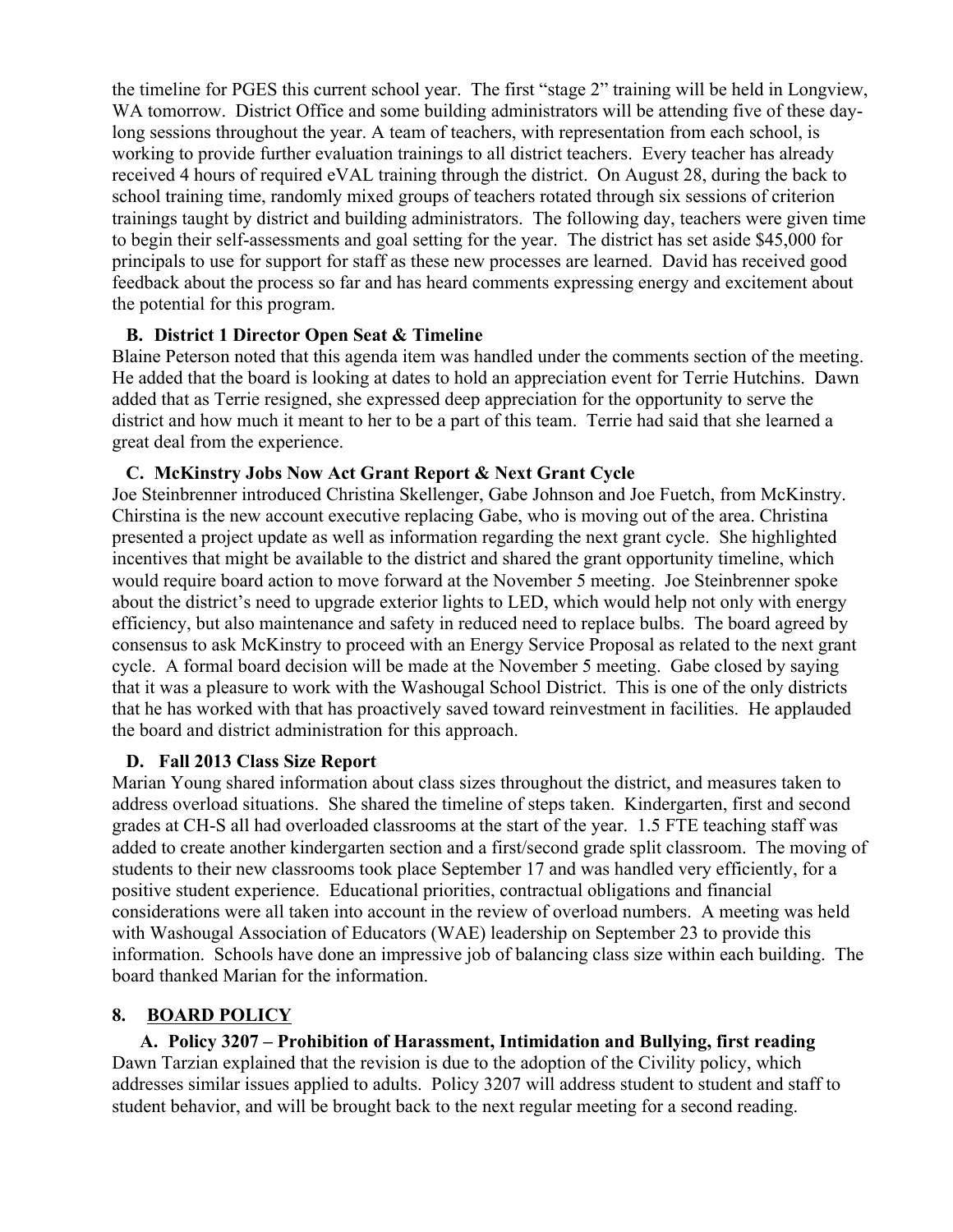### **9. POLICY GOVERNANCE**

#### **A. Executive Responsibilities 3 – Treatment of Parents, Students and the Public**

Blaine Peterson collected the monitoring report response forms from all board members present, noting that Executive Responsibilities (ER) 3 was approved.

### **10. FUTURE AGENDA ITEMS**

The approval of the McKinstry agreement will be on the November 5 agenda. The board would also like an update on CH-S property. Dawn reminded the board that the next regular board meeting will be held at Cape Horn-Skye Elementary.

### **11. BOARD EVALUATION**

Blaine Peterson collected the board's self-evaluation forms. The results are attached.

### **12. ADJOURN**

Elaine Pfeifer moved to adjourn the meeting at 8:18 p.m. Karen Rubino seconded and the motion carried unanimously.

**\_\_\_\_\_\_\_\_\_\_\_\_\_\_\_\_\_\_\_\_\_\_\_\_\_\_ \_\_\_\_\_\_\_\_\_\_\_\_\_\_\_\_\_\_\_\_\_\_\_\_\_\_\_\_\_\_**

## **Dated this 22nd day of October 2013**

**President Secretary to the Board**